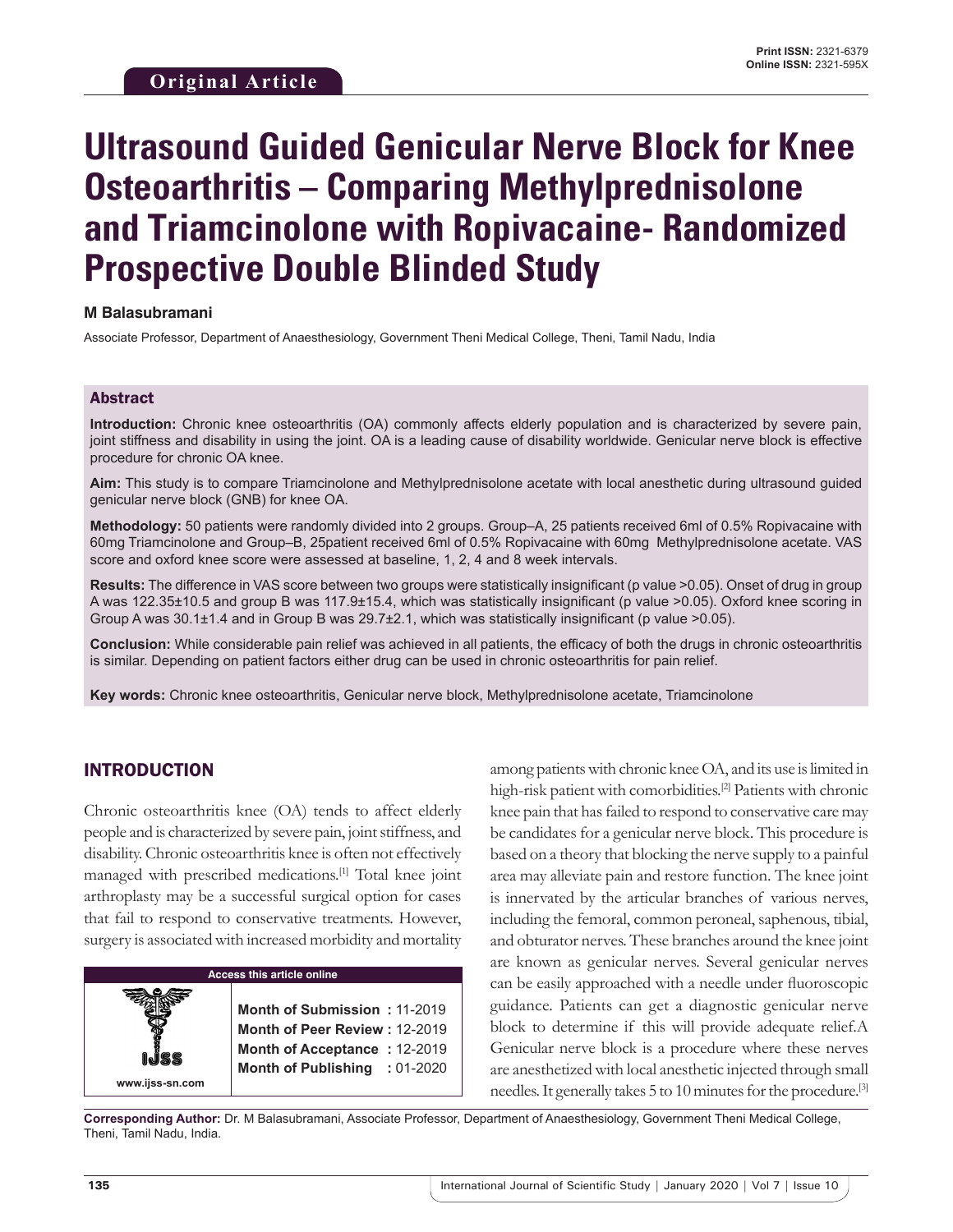Therefore, in the present study, we aim to evaluate the efficacy comparing Triamcinolone and Methylprednisolone acetate with local anesthetic during ultrasound guided genicular nerve block (GNB) for knee OA.

### **METHODS**

After approval by the institutional Ethics Committee, 50 patients were selected for this study. The patients included were between 40 to 70 years, both sexes, having grade II osteoarthritis knee whose pain duration more than 2 months. Patient who underwent prior knee surgery, morbidly obese (BMI>35kg/m2), who has connective tissue disorder, prior steroid injection within past 3 months, ASA III & IV categories and patient on anticoagulation medication were excluded from study.

Among the 50 patients selected, 48 patients were randomised using computerised randomization after excluding the patients with exclusion criteria. The randomised patients gave their informed, written consent to participate in this study. Group-A patients receiving 6ml of 0.5% Ropivacaine with 60mg Triamcinolone and Group- B patients receiving 6ml of 0.5% Ropivacine with 60mg Methylprednisolone acetate.

No premedications or sedatives were used. The patients were asked to stop all analgesic medication before procedure. Patient placed in supine position with pillow under the popliteal fossa to alleviate discomfort. High frequency linear probe 5-12MHZ placed parallel to long bone shaft and moved up or down to identify the epicondyle of the long bones. The genicular arteries were identified near the periosteal areas, which are the junctions of the epicondyle and the shafts of the femur and tibia.



Accordingly, GNB target points should be next to each genicular artery because the superior lateral, superior medial and inferior medial genicular artery traveled along with each genicular nerve.

The infero lateral area was spared because of associated peroneus muscle weakness which was responsible for plantar flexion and eversion of foot. After confirming the artery location, 22G needle inserted and tip placed next to genicular artery, a gentle aspiration performed and Group A received 2ml of 0.5% Ropivacaine with 20mg of triamcinolone and Group B received 2ml of 0.5% Ropivacaine with 20mg of methyl prednisolone acetate (depot) injected at 3 separate targets.

After the procedure, all of the patients were advised to continue using any previously prescribed medications when their symptoms were persisted, whereas, they were advised to stop or reduce current medication when their symptoms were alleviated. The patients were prohibited any additional medications or physiotherapy regimens at the 8-week post procedure period.

Before each procedure, the patients were instructed in the use of a visual analog scale (VAS) (range: no pain to unbearable pain) and Oxford Knee Score and baseline values were obtained.

OKSs were based on self-administered, joint-specific 12 item questionnaires. Each question was scored from 1 to 5, with one representing either the best outcome and/or the fewest symptoms. The scores from each question were summed to yield overall scores ranging from 12–60, with 12 representing the optimal outcome.

Outcome measure were assessed according to hospital visits at baseline and at 1,2,4 and 8 weeks after the procedure.

The statistical analysis used in this study were mean, standard deviation and Fisher's exact test was used. The data analysis was performed using SPSS Version 11.0

# RESULTS

The demography data as per the Figures 1 and 2 shows that there is no much difference the age and sex distribution between two groups, thus not affecting the results of the study. The VAS score in Group A is 2.8±0.7 and Group B is 3.2±0.5. The difference in VAS score between two groups were statistically insignificant (p value  $>0.05$ ) [Figure 3]. Onset of drug in group A was 122.35±10.5 and group B was 117.9±15.4, which was statistically insignificant (p value >0.05) [Figure 4]. Duration of action in Group A was 12.1 and in Group B was 15.4 [Figure 5]. Oxford knee scoring in Group A was 30.1±1.4 and in Group B was  $29.7\pm2.1$ , which was statistically insignificant (p value) >0.05) [Figure 6].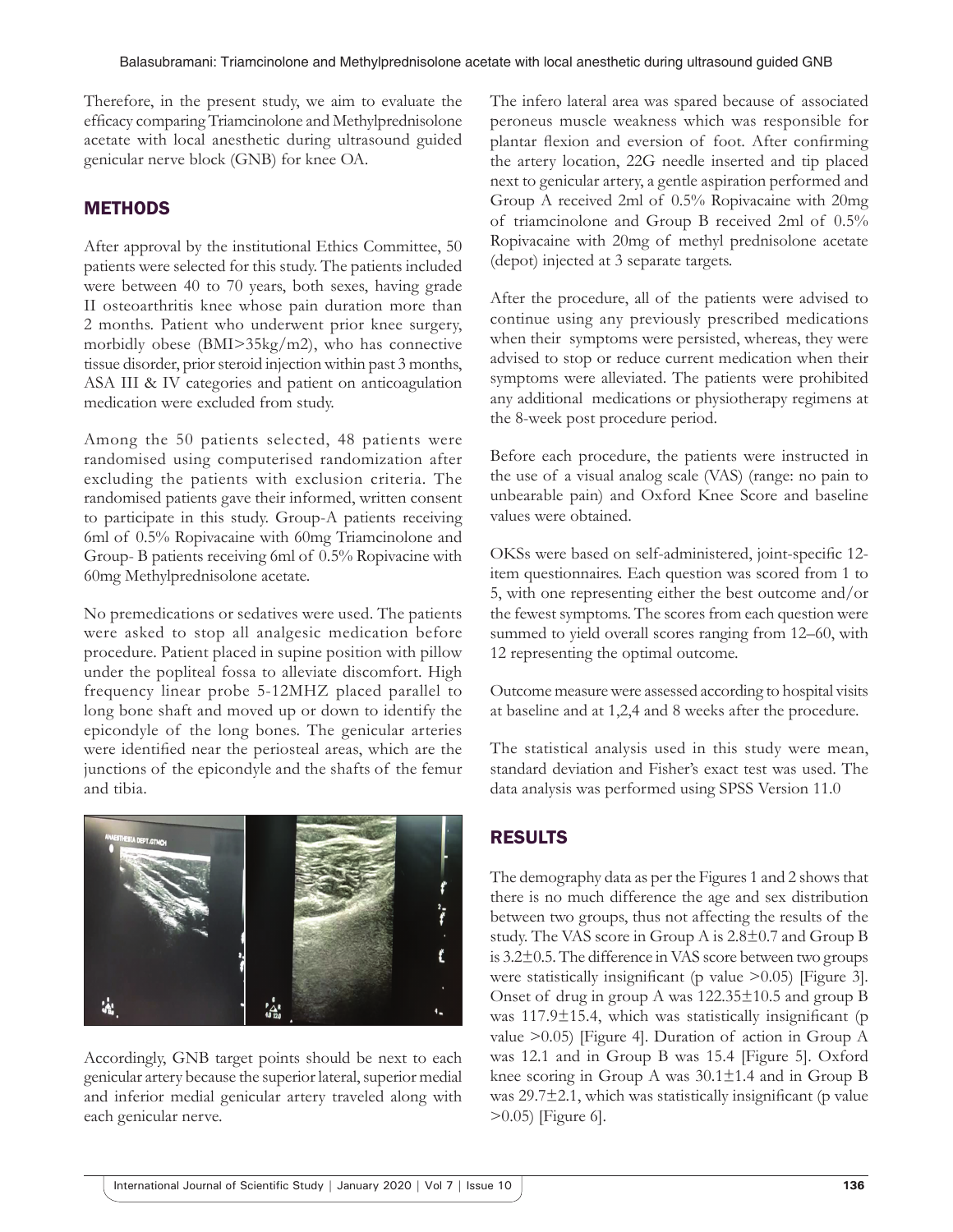#### **DISCUSSION**

When performing GNB under ultrasound guidance,we used the genicular arteries as landmarks. The proportion of successful responders between the 2 groups during the follow-up period. Superior lateral, superior medial, and inferior medial genicular arteries were easily identified by color Doppler at the junctions of the epiphysis with the shaftsof the femur and tibia. Some studies have shown that genicular nerves were visible alongside the genicular arteries on ultrasound scans.[4,5] In this study, we verified that those nerves were distinguishable usingthe same ultrasound method. However, thegenicular nerves might frequently be unidentifiable via ultrasound. As the genicular nerves mostly travelled along the arteries, the GNB targets should be placed next to each genicular artery, regardless of genicular nerve visualization. Accordingly, the present study demonstrated that GNB could be successfully performed under ultrasound guidance, thus corroborating other ultrasound-based studies.[5,6] Although the addition of TA to Ropivacaine during GNB doesn't appeared to yield superior relief of knee pain upto 4 weeks after the procedure compared to GNB with Ropivacaine and triamcinolone, clinically significant knee pain relief was only sustained for 2 weeks after reassessing VAS scores according to the concept of a minimal clinically important improvement for the intermediate base score tertile in a













**Figure 3: VAS Score**



**Figure 4: Onset Of Action**



**Figure 5: Duration Of Action**



**Figure 6: Oxford Knee Scoring (OKS)**